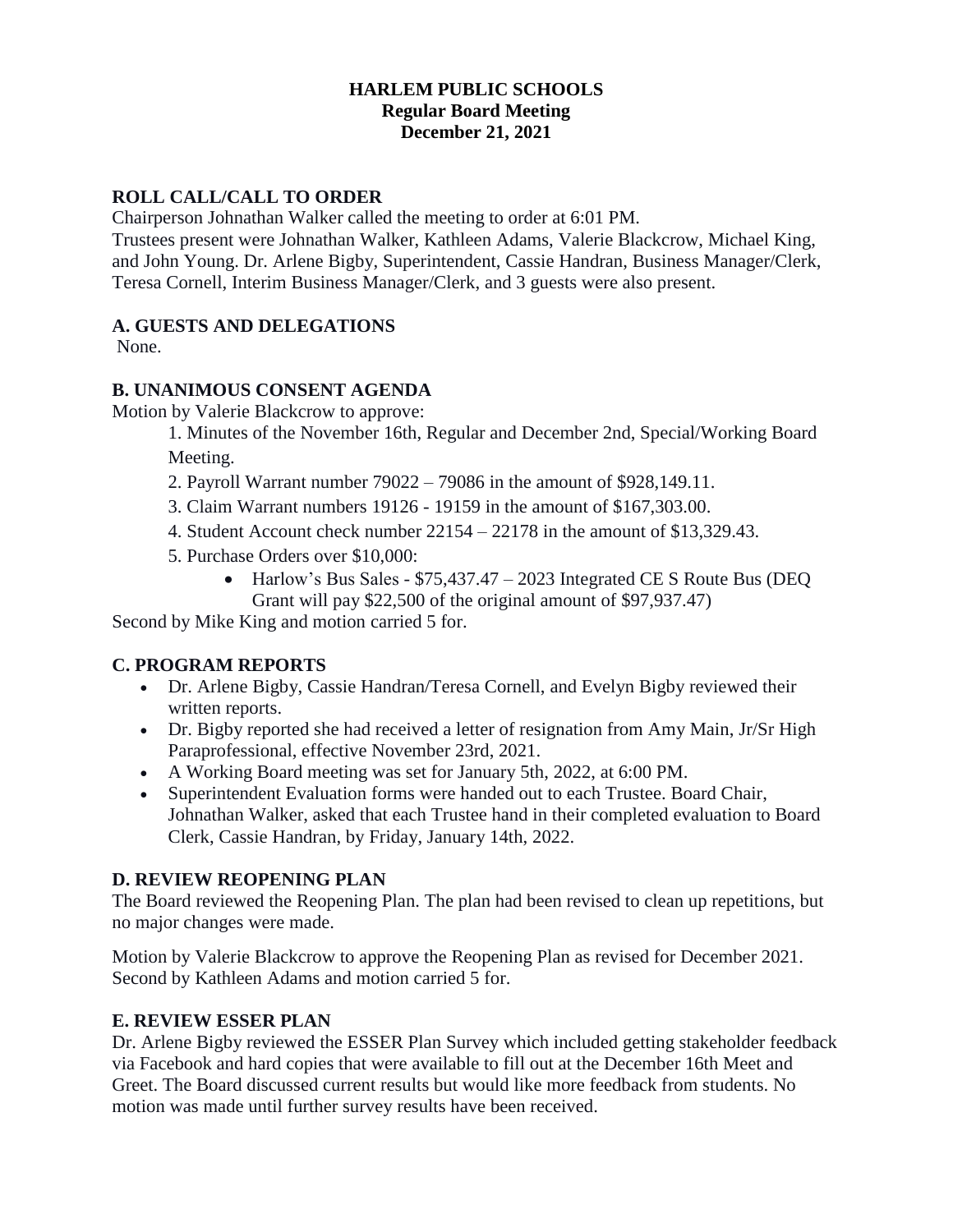Recess 6:58PM-7:01PM

## **F. DISCUSS FACILITIES PLANS**

No motion was made.

## **G. STUDENT HANDBOOKS UPDATE**

Administrators were asked to reconcile three areas of the handbook regarding cell phone use. No motion was made until Student Handbook is updated.

## **H. PROPERTY DISPOSAL RESOLUTION**

The Montana Department of Environmental Quality's grant, Clean School Bus Program, will fund up to 25% or \$22,500 towards a new, cleaner bus. Harlem Public Schools has been awarded \$22,500 towards replacing one of our older busses.

Motion by Valerie Blackcrow to approve the Property Disposal Resolution to scrap/recycle the 2006 International 71 Passenger Bus according to EPA & DEQ standards. Second by Kathleen Adams and motion carried 5 for.

#### *PROPERTY DISPOSAL RESOLUTION*

*A Resolution to authorize the Board of Trustees of School District No. 12, Harlem, Montana to dispose of abandoned, obsolete, and undesirable property through the sale or other means, as provided by section 20-6-604, MCA.*

*WHEREAS, it has been determined that, because the Montana Department of Environmental Quality has approved partial funding to replace one older diesel school bus with a new, cleaner school bus, through the Montana Clean School Bus Replacement Project; the following property has become undesirable by School District No. 12: 2006 International 71 Passenger Bus – VIN # 4DRBUAAN66B298351, Asset # 60619*

*THEREFORE, BE IT RESOLVED, the Board of Trustees will dispose of this property through scrapping/recycling according to EPA & DEQ Guidelines.*

*Scrapping/recycling of the property will take place after the Clean School Bus Replacement Project contract from the Montana Department of Environmental Quality has been received.*

### **I. MOU WITH STATE OF MONTANA FOR CSCT SERVICES**

Motion by Valerie Blackcrow to approve the MOU with the State of Montana for the Intergovernmental Agreement related to CSCT. Second by John Young and motion carried 5 for.

## **J. CONSIDERATION FOR ISSUANCE OF CONTRACT FOR 2021-22 COACHES/EXTRA-CURRICULAR/CLASS SPONSOR POSITIONS**

- 1. The Board would like to re-advertise the SY 2022-23 Fall Coaching positions and schedule hiring for March.
- 2. Motion by John Young to follow the recommendation of the Activities Director to hire the following for SY 2021-22:
	- Jon Baker as JH Wrestling Coach
	- William Blackcrow as the JH Wrestling Coach

Second by Valerie Blackcrow and motion carried 5 for.

- 3. Motion by Valerie Blackcrow to follow the recommendation of the Activities Director to hire the following for SY 2021-22:
	- Eric Murri, Kylee Urie, and Heidi Harris as 2021-22 Junior Class Sponsors Second by Kathleen Adams and motion carried 5 for.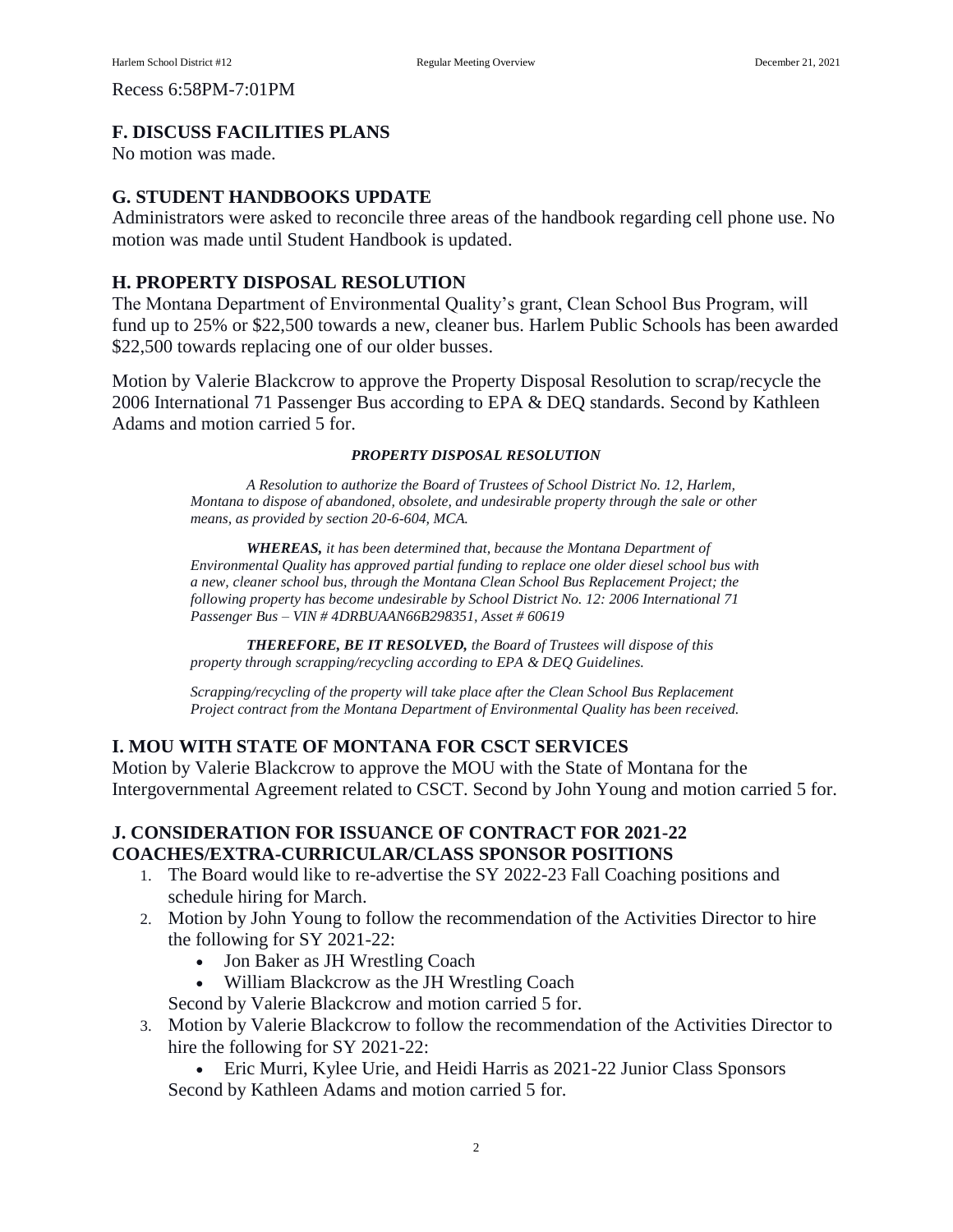# **K. CONSIDERATION FOR ISSUANCE OF CONTRACT FOR 2021-22 ADMINISTRATIVE SUPPORT STAFF**

Motion by Valerie Blackcrow to extend the contract with Teresa Cornell as Interim Business Manager/Clerk of School District No.12. from January 1 – June 30, 2022, for \$36,400. Second by John Young and motion carried 5 for.

# **L. CONSIDERATION FOR ISSUANCE OF CONTRACT FOR 2021-22 CLASSIFIED STAFF**

Due to one of the interviewees being related to a Board member, the Board will wait to take action on that position to allow time for the required nepotism posting.

Motion by Valerie Blackcrow to hire Pamela McGee and Gail Show as Part-Time Para-Professional at the Jr High for SY 2021-22, per the CBA, with the district reserving the right to withdraw the offer based upon the results of the background check. Second by Kathleen Adams and motion carried 5 for.

Gail Show was present and declined the offer until a Full-time position is available at the Elementary School.

# **M. RETENTION PAY FOR ESSENTIAL WORKERS**

\$220,000 was approved for retention pay for essential workers in the ESSER II grant. This will provide up to \$2000 per contracted classified, certified, administration, and administrative support staff over a two-year period.

Motion by John Young to approve Retention Pay for Essential Workers paid out over a two-year span. Second by Mike King and motion carried 5 for.

### *COVID Retention Pay for Essential Workers*

*Full-time Employees:*

- *\$1,000 paid on 01/04/2022*
- *\$500 paid on 09/01/2022*
- *\$500 paid on 01/04/2023*

*Classified Part-time Employees: Retention pay will be pro-rated based on the average number of hours that particular employee worked over a typical two-week period.*

*Certified/Salaried Part-time Employees: Retention pay will be pro-rated based on the FTE in each individual's contract.*

*Employees who have been hired after the start of the 2021-2022 school year will be given a pro-rated amount based on their start date.*

*Employees who receive a retention check and resign before the next pay period will have a pro-rated amount of the retention pay deducted from their final paycheck.*

*Any employees retiring or resigning during the year will only receive retention payments paid at the time of employment.*

*Retention pay will only be available for full-time and part-time employees contracted to work during a 12 or 9 month period (Certified, Classified, Administration, & Administrative Support Staff). Coaches and Extracurricular staff will not receive retention pay.*

*The COVID Retention Pay will be a one-time payment series funded through the ESSER II grant.*